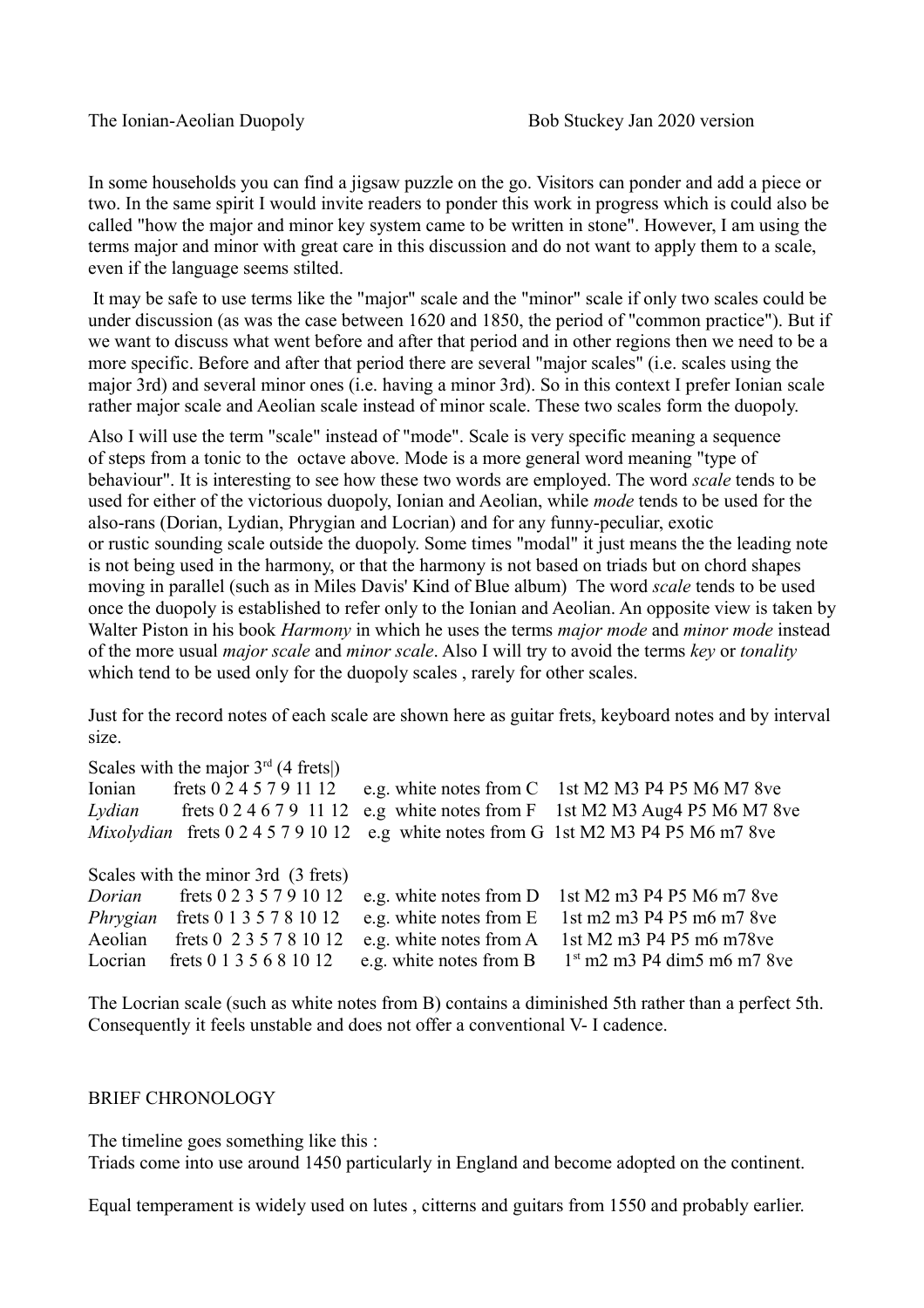There are reports of some organs being tuned in equal temperament before this date. It may have been first "set in stone" on the fixed metal frets of fully chromatic citterns which were being made around 1550.

In the decades around 1550 scales are tending to polarise into those that use the major 3rd (particularly Ionian and Myxolydian) and those that use the minor third (particulary Dorian and Aeolian). The Lydian scale and Phrygian scale have dropped out of favour perhaps because they are unable to offer IV V I at cadences.

Aeolian ousts Dorian as the minor scale of choice and Ionian ousts Myxolydian as the major scale of choice. This seems to click into place around 1620. No single composer seems responsible for this shift. As listeners narrowed their expectations to this duopoly so composers could lead them more quickly through various Ionian and Aeolian scales. Such rapid modulations became a feature of the new duopoly.

Bach systematises the key signature system in his first and second books of preludes and fugues (1722 and 1744), banishing the Dorian scale from written music, and establishing the Aeolian scale as "the" minor scale.The major 6th is a dependant accidental only permitted if the major 7th is already used. The Dorian was regarded as first among scales in Renaissance theory and so it took a major work like Bach's 48 Preludes and Fugues to dislodge it. During the transition period the Aeolian is often written as Dorian with the minor sixth written as accidental.

COMMENTARY: The physical constraints of the lute, viol and cittern seem to have had an influence on all other instruments in European Music including the voice. Because the fret passes in a straight line over several sets of strings, their tuning separated by a variety of intervals, it had a levelling effect on fret distance. The rule of thumb became let each fret reduce the remain length of string by 1/18 the so-called "rule of 18". This arrives at the octave very slightly flat.

The lute in its heyday was the foremost accompanying instrument for the voice so its physical constraints were effecting the voice, which has no such constraints. Likewise, trombones, the violin family, keyboards and woodwind have no physical pull towards equal temperament but have none the less found the tuning advantageous, even if treated as a norm with room for fine tuning according to context and personal inclination.

The cittern was also used to accompany voices. It was commonly found in barber shops and allowed waiting customers to keep each other entertained. It was also favoured in court music.

The relationship between fretted and unfretted instruments is encapsulated in Peggy Lee's classic recording of "Fever". With pitch support only from the double bass she lifts the tune up in several semitone steps , movements that are unnatural to the voice and double bass would be inconceivable without the fretted instruments example.

Similarly, unaccompanied choirs and string quartets and ensembles use the equal temperament established by the fretted instruments as a norm. and enjoy all the harmonic delights and ambiguities of that norm without being physically constrained to it.

The lute is also notable in that it was usually played from tablature notation in which the fret and string are shown diagramatically. There is no need to begin the music with a key signature nor to feel bound to the notes of a particular scale. This freedom made it the instrument of experimentation and exploration.

There was a further loosening of ties with notation on the five line staff. The lute was built in various sizes and pitches. The same tablature played on a differently sized lute would be heard at a different pitch.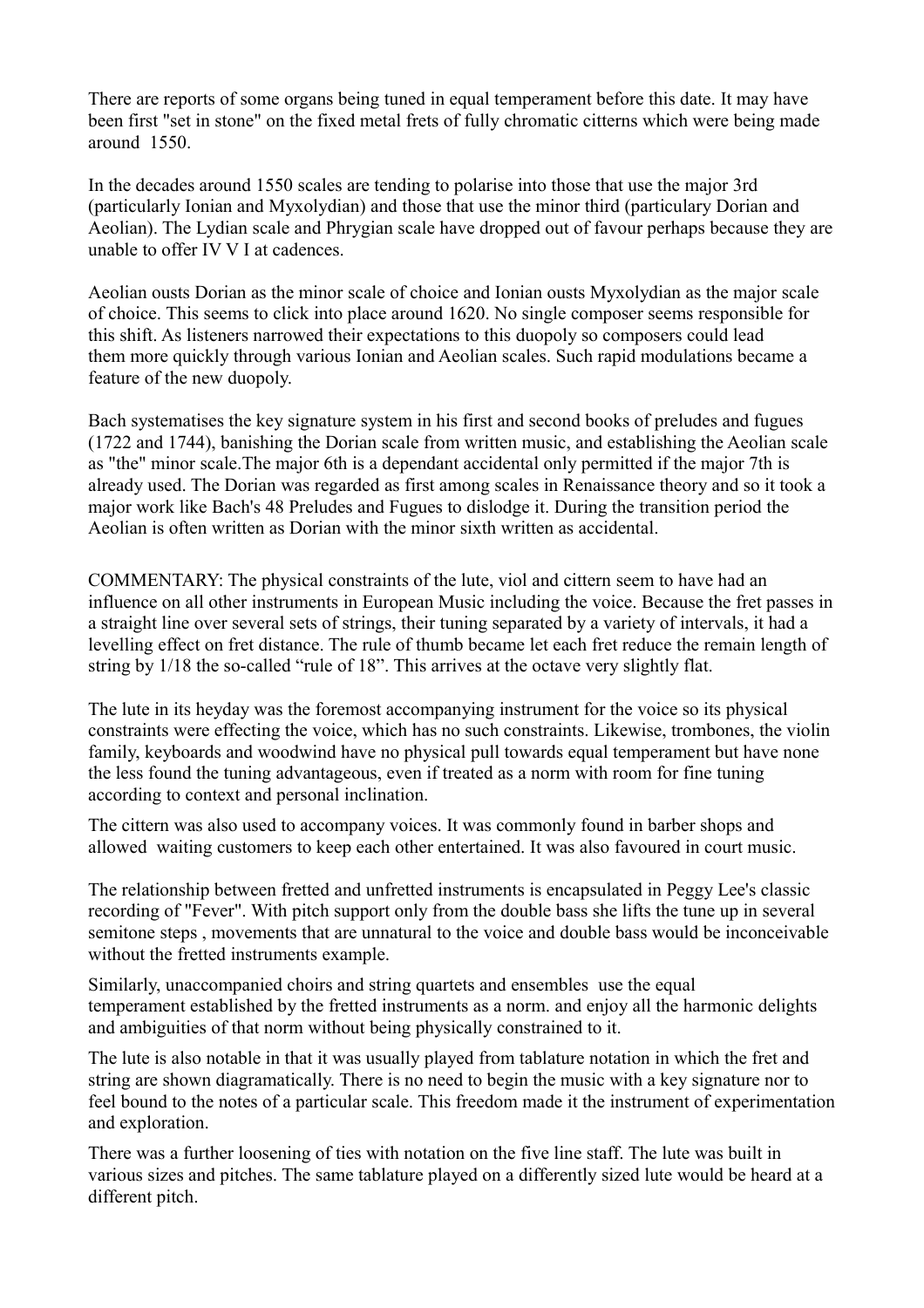The duopoly of Ionian and Aeolian seems to have emerged from a complex set of interrelated reasons. Both scales allow tension to be created by their tonics being subjugated as part of the subdominant triads. Yet both allow the tonic to be confirmed in a perfect cadence V I. The Aeolian can increase this tension in another way by subjugating the tonic to be the major third of the submediant triad. The Dorian does not offer this possibility as its submediant triad is diminished.

In *Scales, Modes and Chords by Key Signature* I consider the special properties of the Ionian and Aeolian scales, p.12 (adapted) "They are similar to each other (their tonic triads share two notes:both have prefect 4ths and 5ths which bear triads with perfect 5ths) yet are highly contrasted from each other in the placement of the 3rd, 6th and 7th degrees. In both the 6th and 7th degrees are a perfect 4th and 5th above the 3rd. If the tonics of the major scales are arranged in fifths, Lydian - Ionian - Mixolydian, the centrally placed Ionian becomes the "normal" type to which the others can be changed by a single # or b. likewise the Aeolian sits in the middle of the minor scales, Phrygian - Aeolian - Dorian."

In ancient theory the Dorian was the first among scales and its ousting by the Aeolian is a slow and mysterious process. I wonder where this is expressed in contemporary writings. The Aeolian was adopted with the proviso that the use of the major sixth as an accidental was dependent on the use of the leading note accidental. This proviso makes the Aeolian more limited than the Dorian (which can always have a leading note and minor sixth as accidentals). The top end of the Dorian and Mixolydian i.e. P5 M6 m7 P8, become taboo. This narrowing of possibility and expectation might make rapid modulation between keys easier to effect.

## DETAILED CHRONOLOGY

Triads come into use around 1450 particularly in England and become adopted on the continent.

c. 1450 lute tablature is developed, possibly in Germany, indicating that the lute was fretted by this time and frets are shown on artwork of this period.

c. 1450 Lute technique is changing from a plectrum, suggesting a single melodic line, to the use of several fingers enabling chord playing and polyphony.

In 1516 the Swiss poet Glarean observing that two new scales had gained currency, named them Ionian and Aeolian after Greek regions. Prior to that the only scales recognised by music theory were the Dorian, Phrygian, Ldian and Mixolydian. He noted that the Ionian was much used in popular dances.

Equal temperament is widely used on lutes and citterns from 1550 and probably earlier. On the lute the option to adjust frets for specific pieces is always present.

1550 Vincenzo Galilei was a strong advocate of the *rule of 18* method of placing frets whereby one eighteenth is subtracted from the string length. This approximates equal temperament before mathematics is able to express it.

Examples of fully chromatic fixed metal frets are found on citterns made shortly after 1550. Fixed metal frets were particular suited to its metal strings. While the lute rarely has beyond 8 frets the long neck of the cittern could extend to 17 or 19 frets passing the octave at the 12th fret. Fully chromatic fretting is associated with the Brescian school of instrument making.

In 1567 Giacomo Gorzanis In 1567 the blind visionary lutenist Gorzanis takes a popular chord progression using the minor 3rd associated with the dance *passa e mezzo antico,* and another *passa e mezzo moderno* repeats them on all twelve frets making varied elaborations. This is notated first in tablature and is the ealiest manifestation of the emmerging duopoly *antico* versus *moderno*.. In minor 3rd pieces are mostly Dorian and the maj 3rd pieces are mostly Mixolydian. The work may